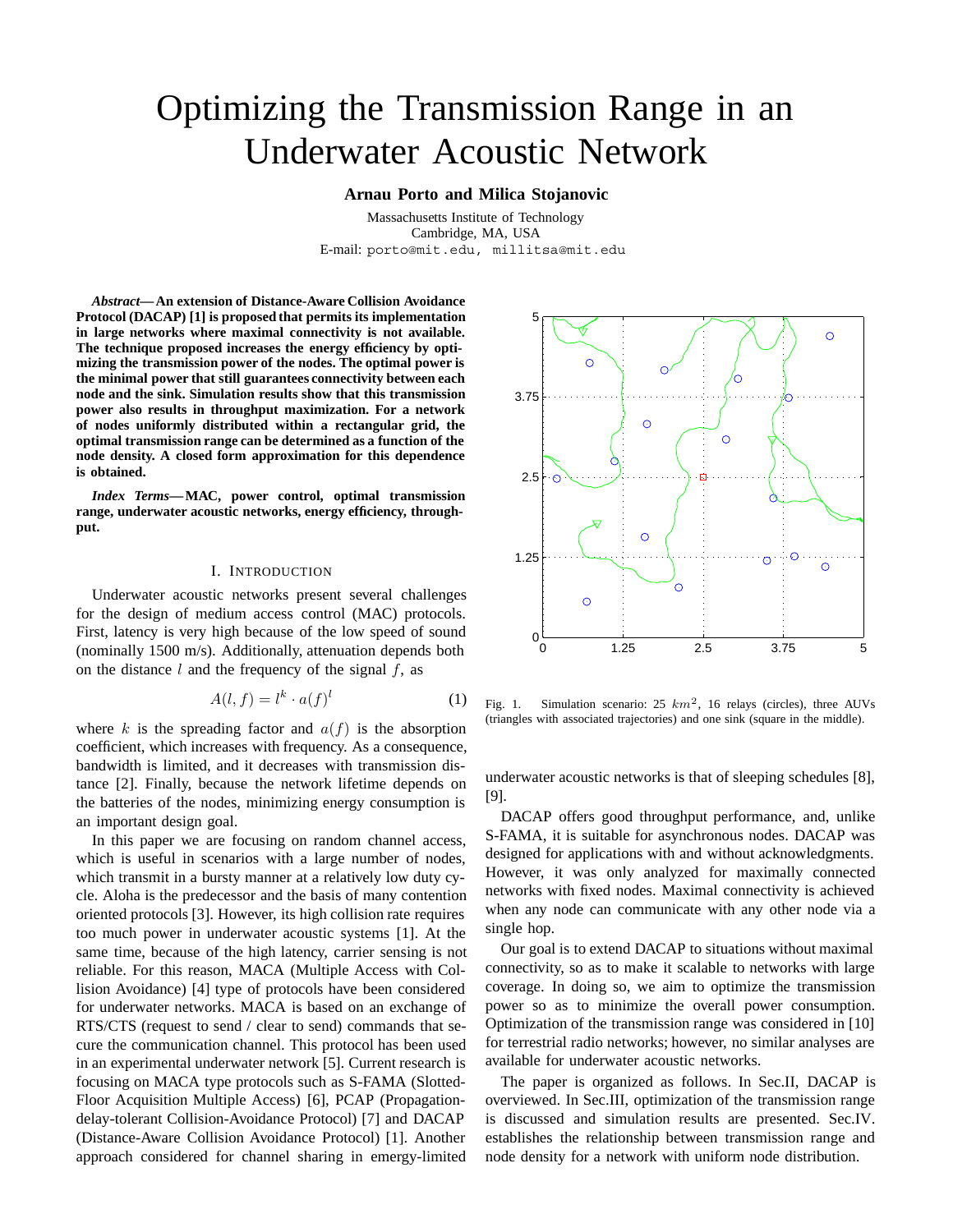

Fig. 2. Total energy consumption using the DACAP protocol with acknowledgments for different transmission ranges. Simulation time is 1000 seconds.

#### II. OVERVIEW OF DACAP

DACAP is a MAC protocol that has recently been proposed for underwater networks. This protocol implements a mechanism for avoiding packet collisions, thus maximizing the network throughput. In addition, it does not require the nodes to be synchronous. The DACAP protocol is based on the following steps:

- *•* Upon receiving an RTS, a node sends CTS, and waits for a data packet. If during waiting, another RTS is overheard, the node sends a short warning to its partner.
- *•* Upon receiving a CTS, a node waits for some time before transmitting the data packet. If during the waiting time another CTS is overheard, or if a warning arrives, the transmission is postponed by a random back-off time.

The waiting time is a function of the round-trip delay, which is proportional to the distance between the nodes and can be estimated after the handshake. DACAP capitalizes on the receiver's tolerance to interference when the transmitter and receivers are closer than the transmission range. The details of the protocol can be found in [1].

## III. ENERGY CONSUMPTION, THROUGHPUT, AND THE OPTIMAL TRANSMISSION RANGE

We look at a scenario with a certain density of randomly distributed nodes, both mobile and fixed (see Fig.1). The nodes are assumed to transmit at the same power.

If the transmission power is large enough, then maximal connectivity is obtained, but the level of interference is high, causing a reduction in throughput. Reducing the transmission power thus has several implications. First, the total power consumption of the network is lower, since the power required to transmit a signal over multiple short hops is less than the power needed to transmit a signal over a single long hop. Secondly, interference levels are also lower, implying fewer collisions, and fewer postponements in transmission. However, the power cannot be reduced beyond the point where connectivity is lost. Hence, there is a trade-off in choosing the power level that still guarantees some degree of connectivity, but minimizes the overall power consumption and the interference levels. Note that as the power level is lowered from that needed to establish maximal connectivity, multi-hop routing becomes necessary.

We look at the shortest path routing and we ask the following question: Is there an optimal transmission power to be used by the nodes? We address this question from the viewpoint of minimizing the total power consumption and maximizing the total throughput.

The performance of the network is assessed by measuring the total energy consumption and the total throughput for different offered loads. The transmission power  $P$  is related to the transmission range  $R$  approximately as

$$
P = SNR \cdot A(f_c, R) \cdot N(f_c) \cdot B \tag{2}
$$

where  $N(f_c)$  is the power spectral density of the noise, evaluated as in [2],  $A(f_c, R)$  is the attenuation as defined by the expression  $(1)$  and  $B$  is the system bandwidth around the center frequency  $f_c$ . The throughput, T, is defined as

$$
T = \frac{n \cdot t_d}{t_{tot}} \tag{3}
$$

where *n* refers to the number of correctly received packets,  $t_d$ is the data packet length and  $t_{tot}$  is the total time needed on average to successfully transmit the  $n$  packets. Averaging is performed over a number of different random deployments.

The total offered load, L, is determined by the packet arrival rate,  $\lambda_q$  [packets/second], and the number of information generating nodes,  $N$ , as

$$
L = N \cdot \lambda_g \cdot t_d \tag{4}
$$

Packet arrivals are modeled as a Poisson process.

Simulation was conducted for an underwater network consisting of 20 nodes, 16 of which are relays, randomly placed over an area of 25  $km^2$ , three are information-generating mobile nodes, and one is a common sink. The total network area is divided into 16 squares and a relay is placed randomly within a square according to the uniform distribution. Hence, the density of relays is 0.64 nodes per square kilometer.

In the simulation, the data packets are generated by the mobile node and all are destined to the sink, while the fixed



Fig. 3. Total throughput using the DACAP protocol with acknowledgments for different transmission ranges. Simulation time is 1000 seconds.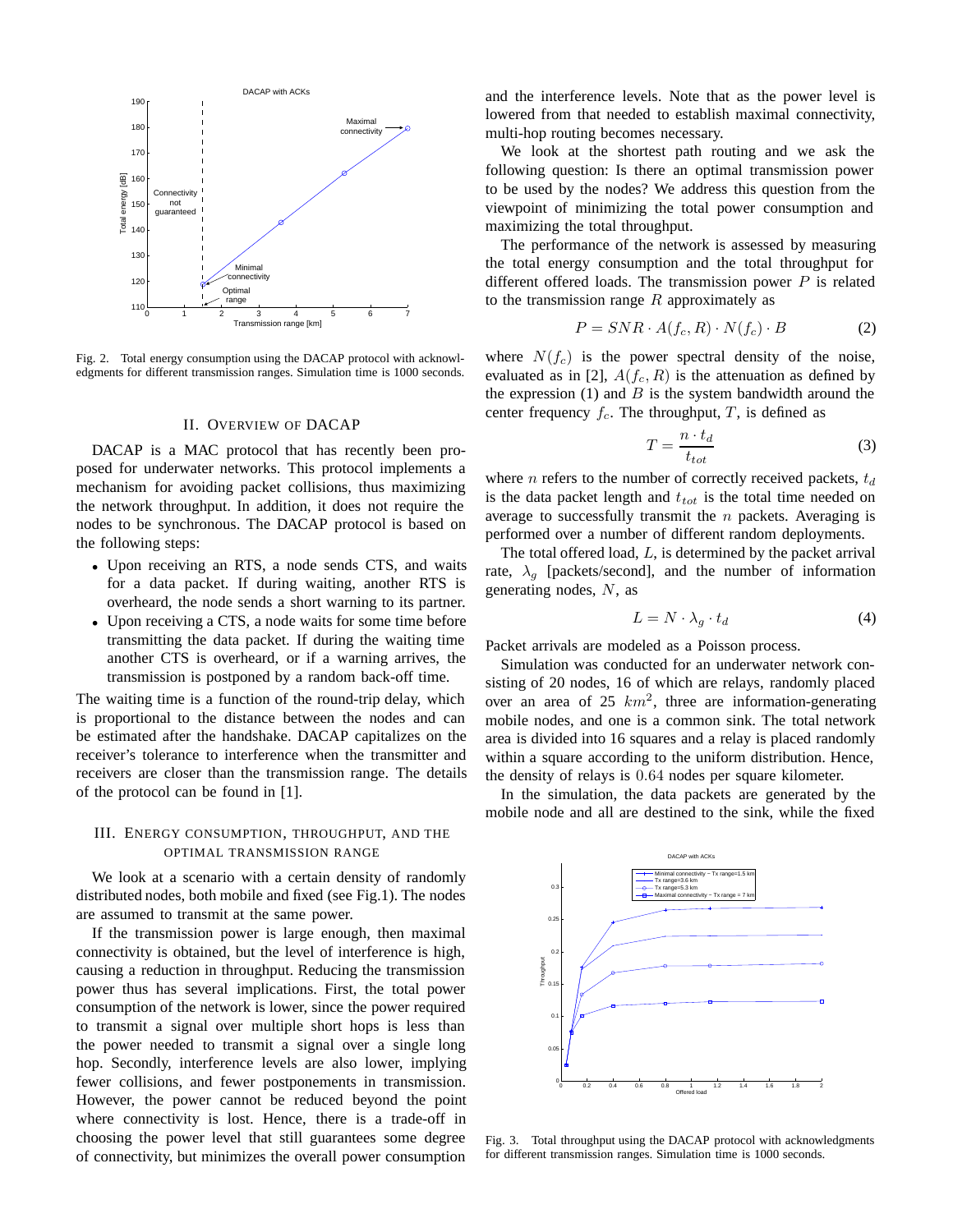nodes act as relays. On the down-link, the sink sends data packets to the mobile nodes through the network of relays. Hence, the total number of information generating nodes is  $N = 4$ .

It is assumed that all the information generating nodes have the same rate  $\lambda_q$ . The center frequency used to evaluate the attenuation and the noise power is  $f_c = 35kHz$ , and the bandwidth is  $B = 1kHz$ . The duration of the data packet is  $t_d = 2$  seconds. The total simulation time was set to 1000 seconds of network time.

Fig.2. and Fig.3. illustrate the results of the simulation. Fig.2 shows the total energy consumed by all the nodes in the network during the simulation. The point labeled 'maximal connectivity' corresponds to the transmission range of 7 km, which is sufficient to provide one-hop connectivity between maximally separated nodes within the 5x5 km area. No routing is needed in this case, but the energy consumption is high. As the transmission range decreases, so does the energy consumption. Multi-hoping becomes necessary, which we accomplish using shortest path routing between the nodes. Since the relays are fixed, multi-hoping is easily implemented using pre-computed routing tables. The point labeled 'minimal connectivity' corresponds to the minimal transmission range for which connectivity is still guaranteed. Energy consumption is minimal at this transmission range. Hence, the optimal transmission range that minimizes the overall energy consumption is the range that corresponds to minimal connectivity. Reducing the transmission range beyond this point results in the loss of connectivity for some nodes. Simulation results demonstrate that substantial savings (about 65dB) in total power are available in the power-controlled scenario as compared to the maximally connected one.

Fig.3. shows the total throughput as a function of the total offered load, achieved with different transmission ranges. Each curve corresponds to a different transmission range. We observe that as the transmission range decreases from the 7 km to the 5.3 km, 3.6 km and 1.5 km, the throughput performance improves. The throughput is maximized in the case of the minimal transmission range. Hence, the optimal transmission range–one that corresponds to minimal connectivity–simultaneoulsy results in maximal throughput and minimal energy consumption. This interesting observation further motivates the use of power control in underwater acoustic networks.

# IV. RELATIONSHIP BETWEEN OPTIMAL TRANSMISSION RANGE AND NODE DENSITY

To determine the optimal transmission range,  $R_{opt}$ , one can start with the maximal transmission range and iteratively reduce it until minimal connectivity is reached. In the scenario presented in Fig.1.,  $R_{opt}$  is 1.5 km. The optimal power can be obtained using this value of  $R_{opt}$  in the expression (2).

The optimal transmission range can also be estimated from the node positions. Fig.4. illustrates this procedure for a network with six nodes and maximal inter-node distance of 7.5 km. Shown in the figure are the possible connections between the nodes corresponding to four different transmission



Fig. 5. Optimal transmission range at which minimal connectivity is achieved for different relay densities.

power levels. In a maximally connected network (a), a node can communicate with any other node in a single hop. In the scenario (b) some paths need multi-hoping. In a minimally connected scenario (c), the optimal transmission range  $R_{opt}$ can be calculated as the longest distance of the routing graph. If transmission power is further reduced, connectivity can not be guaranteed for all nodes, as illustrated in the scenario (d).

In practice, the optimal power can be computed centrally or in a distributed fashion. For a given density, a grid size is defined and a node is uniformly located within its grid. In this case, the optimal transmission range can be determined as a function of the relay density.

Fig.5. shows the average optimal transmission range as a function of the relay density (circles) for the network topology as that of Fig.1. Averaging is performed over 1000 random deployments. Shown also in the figure are the maximum (triangles) and the minimum (squares) of the optimal transmission range. The three values (average, maximum and minimum) clearly follow some trend, and this fact can be used to obtain closed form approximations. In particular, the average optimal



Fig. 6. Optimal transmission power at which minimal connectivity is achieved for different relay densities.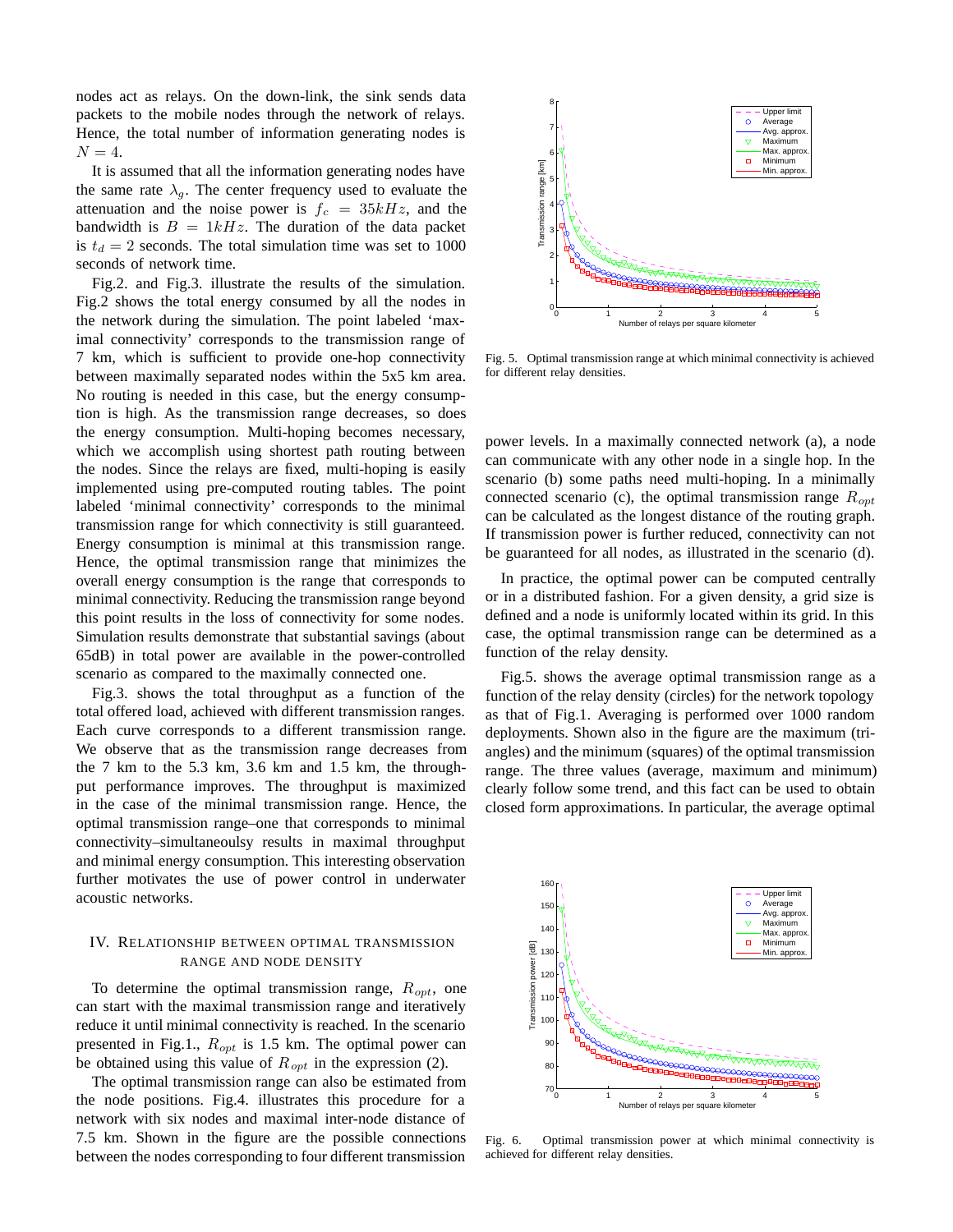a) Maximal connectivity − tx range = 7.5km

b) Medium connectivity − tx range = 6.5 km





c) Minimal connectivity − tx range = 4.5 km





Fig. 4. Connectivity changes depending on the transmission power. Solid lines indicate shortest path routes from the sink (square on the right) to each of the nodes (circles). Dashed lines indicate other possible connections between relays.

transmission range can be approximated as

$$
\frac{1.25}{\sqrt{\rho}}\tag{5}
$$

where  $\rho$  is the density given in the number of relays per square kilometer. In addition, the maximum and the minimum can be approximated as

$$
\frac{1.25}{\sqrt[3]{\rho^2}} + 0.5\tag{6}
$$

and 
$$
\frac{1}{\sqrt{\rho}}
$$
 (7)

respectively. These approximations are shown in solid lines. The approximation for the minimal radius has an intuitive analytical explanation – it corresponds to placing each node in the center of its square. The approximation for the maximal radius, however, does not have a similar explanation. Maximal separation between two nodes is  $\sqrt{\frac{5}{\rho}}$ , which places an upper bound on the average maximal radius. This bound is shown in a dashed line in Fig.5.

Once the transmission range is defined, transmission power can be calculated from the expression (2). Fig.6. shows the transmission power corresponding to the average (circles), maximum (triangles) and minimum (squares) optimal transmission ranges, as well as the approximations obtained using the transmission range from the expressions (5), (6) and (7).

These approximations provide a simple tool that can be used to estimate the optimal transmission range in practical systems with a large number of nodes where measurement of inter-node distances may be difficult.

## V. CONCLUSION

In this paper, power adjustment for DACAP has been discussed with the goal of making this MAC layer protocol applicable to an underwater acoustic network with arbitrary coverage. By changing the transmission power, energy consumption can be minimized and simultaneously throughput can be maximized. The optimal transmission power is found to be that power which corresponds to minimal connectivity. In a practical system, power control can be implemented in a distributed manner based on the knowledge or the measurement of inter-node distances. For a network with uniform node distribution the optimal transmission power can be determined as a function of the node density.

#### ACKNOWLEDGMENT

This work was supported by the following grants: NSF 0520075, NSF 0427502, NOAA /Sea Grant NA060AR4170019.